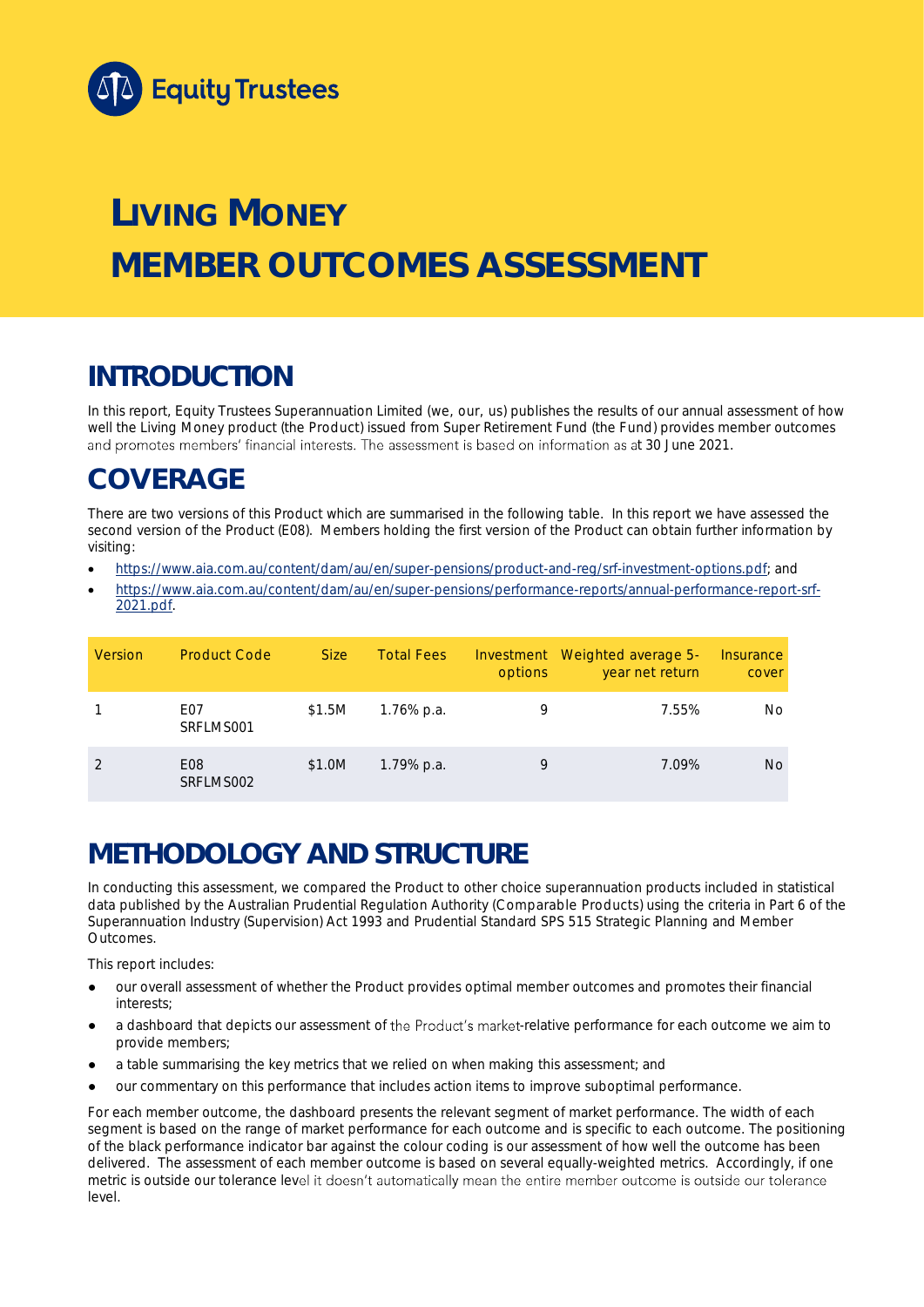

#### *Example dashboard for illustrative purposes only*



The target is generally the average position of the Comparable Products while the tolerance level is the trigger for us to consider any necessary actions to improve member outcomes.

Please visit our [website](https://www.eqt.com.au/superannuation) to view a short video that provides more information about the operation of the dashboard.

## **OVERALL ASSESSMENT**

Having carefully considered the comparisons of the Product with Comparable Products set out in this report, including the dashboards, metrics, commentary, and other relevant information available to us at the time of writing, we have concluded that as a result of the following factors the Product is promoting members' financial interests:

- 1. the fees and costs that affect the return to members are not appropriate having regard to their financial interests;
- 2. the net returns for the Product (i.e. returns after deducting all fees, costs and taxes) are consistent with market rates;
- 3. the level of investment risk for the Product is acceptable in relation to the net returns generated;
- 4. the investment strategy for the Product is appropriate;
- 5. the options, benefits and facilities offered in the Product are appropriate for members; and
- 6. the scale of the Product and the Fund does not disadvantage members.

### **ACTION ITEMS**

To reduce fees and improve net returns:

- we have secured fee reductions for the Fund which will take effect by 30 June 2022;
- we will continue discussions with AIA to further reduce costs and bring the fees within our tolerance level; and
- fee reductions will be addressed in the Fund's Strategic Business Plan for the financial years 2023 2025.

## **DASHBOARD**

### **STRATEGIC CONTEXT**

Working together with the Fund's Promoter, AIA Australia (AIA), the Fund's purpose is to enhance retirement outcomes by providing products that allow members to accumulate retirement savings, receive retirement income and protect their assets.

To support this purpose, our goals for the Fund are to enhance members' retirement balances through reduced fees, provide members with confidence through reliable and clear delivery of regulatory compliance, satisfy members through engaging member service that assists them grow their account balances and grow member balances through competitive investment returns in line with stated objectives and targets.

The Product is a choice accumulation product.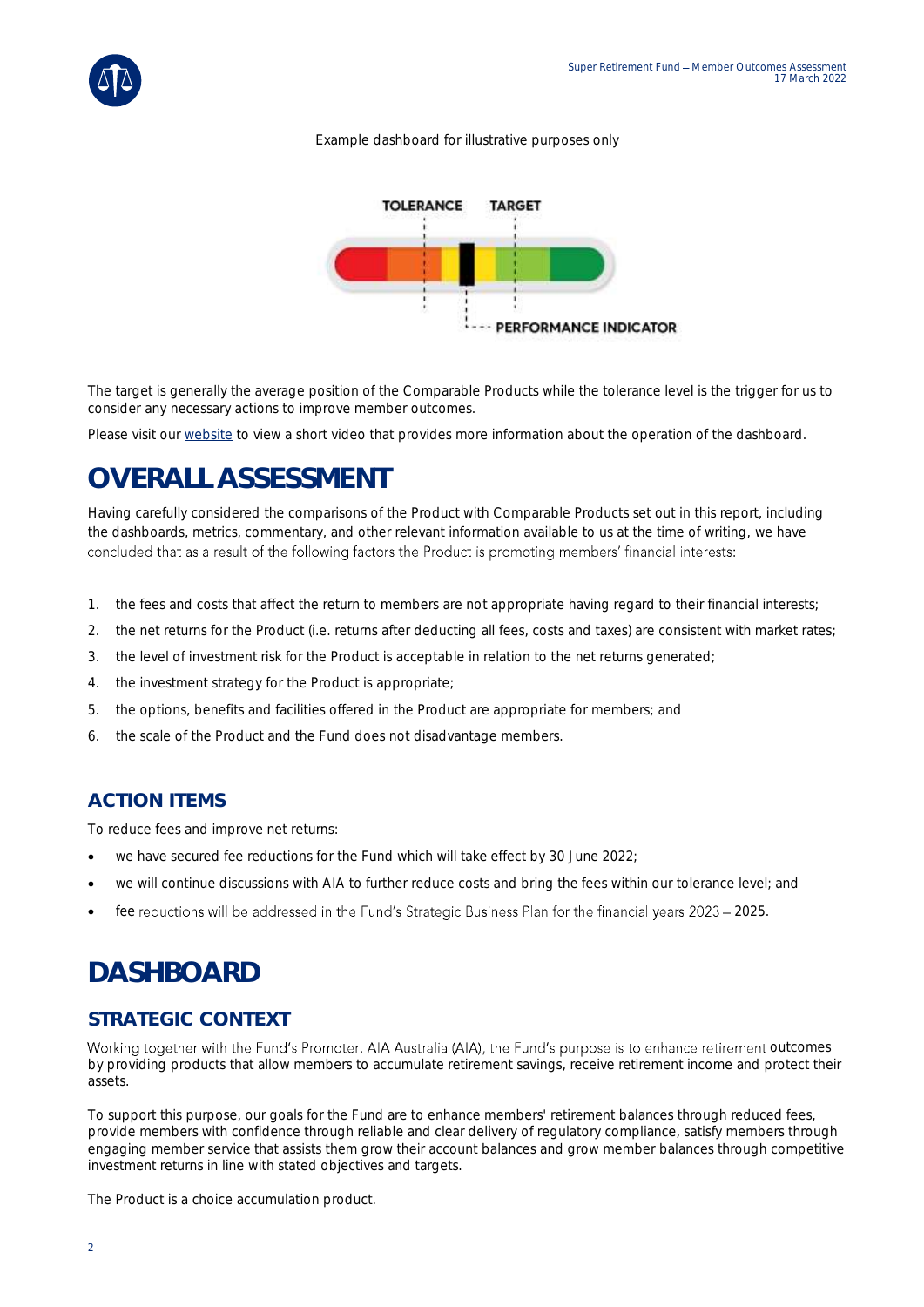

### **INVESTMENT RISK AND RETURN**



#### **Commentary**

The performance indicator measures the average investment risk and return of all investment options in the Product over one, three, five and 10-year periods.

The performance indicator, which does not meet our target and is within our tolerance level, is based on equal weighting of the above metrics.

Appendix 1 displays the returns for each investment option available in the Product and its weighted average returns over these periods.

This commentary focuses on the five-year weighted average return to 30 June 2021, and the weighted average number of negative annual returns for the 10 years to this date. When reading this commentary, it's important to bear in mind that past performance is not a reliable indicator of future performance.

Over the five years to 30 June 2021 the Product's weighted average investment return does not meet our target and is within our tolerance level. No remedial action is required as a result of this assessment.

Investment risk, as measured by the weighted average number of negative annual returns for the Product over the 10 years to 30 June 2021 does not meet our target and is within tolerance level. No remedial action is required as a result of this assessment.

Therefore, we consider the:

- investment strategy for the Product is appropriate because the weighted average returns are within our tolerance level; and
- investment risk is acceptable in relation to the net returns generated because the weighted average number of negative returns is within our tolerance level.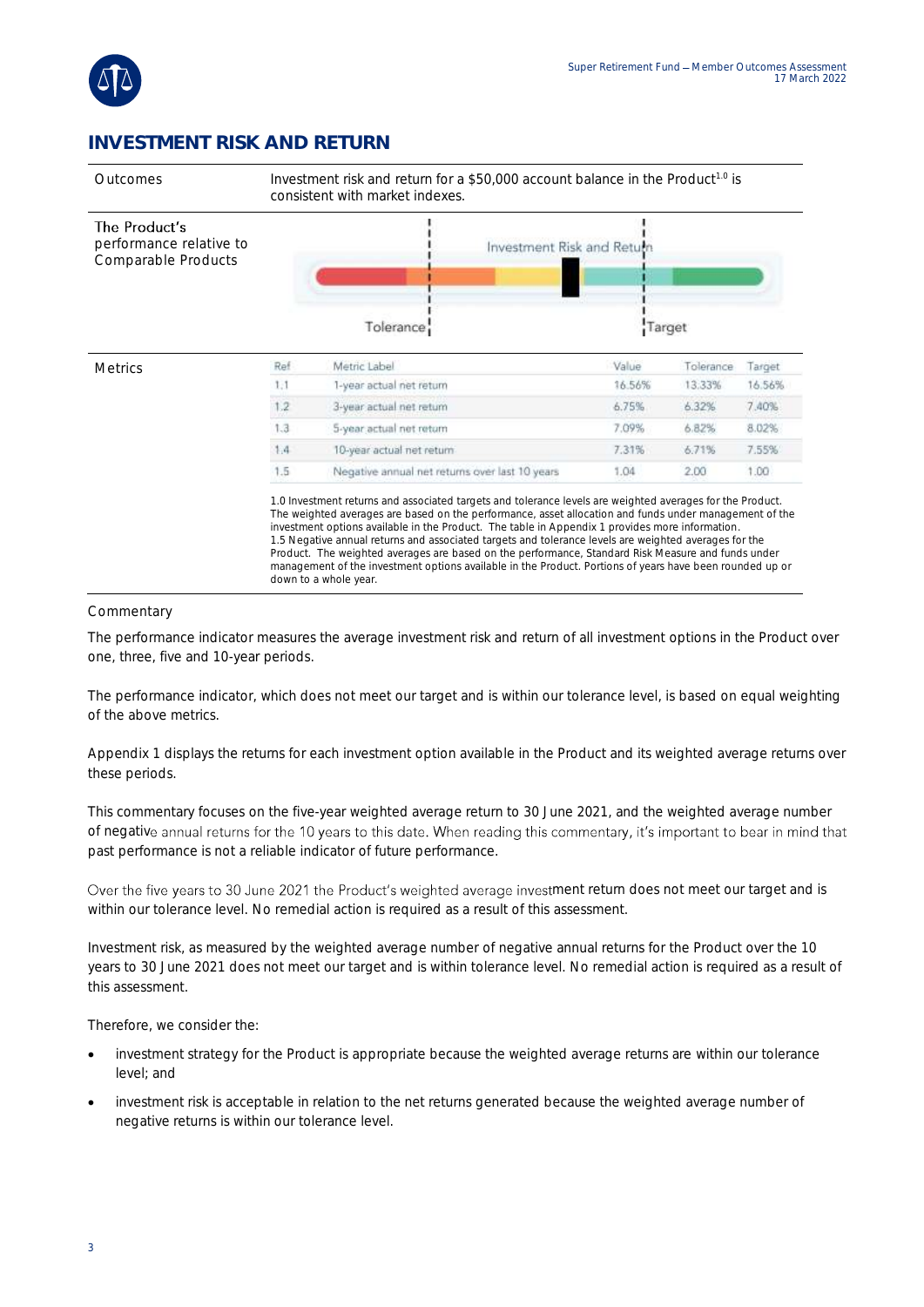

### **FEES AND COSTS**



#### **Commentary**

This table lists the Product's administration and investment fees. Other fees may be payable which are set out in the Product's disclosure documents.

The performance indicator measures administration and investment fees together against Comparable Products.

The performance indicator, which is outside our tolerance level, is based on equal weighting of each metric in the above table.

As a result, we are not comfortable that the current fees and costs are consistent with market rates and therefore, do not advance members' financial interests.

To reduce fees and improve net returns:

- we have secured fee reductions for the Fund which will take effect by 30 June 2022;
- we will continue discussions with AIA to further reduce costs and bring the fees within our tolerance level; and
- fee reductions will be addressed in the Fund's Strategic Business Plan for the financial years 2023-25.

#### **MEMBER SERVICES**

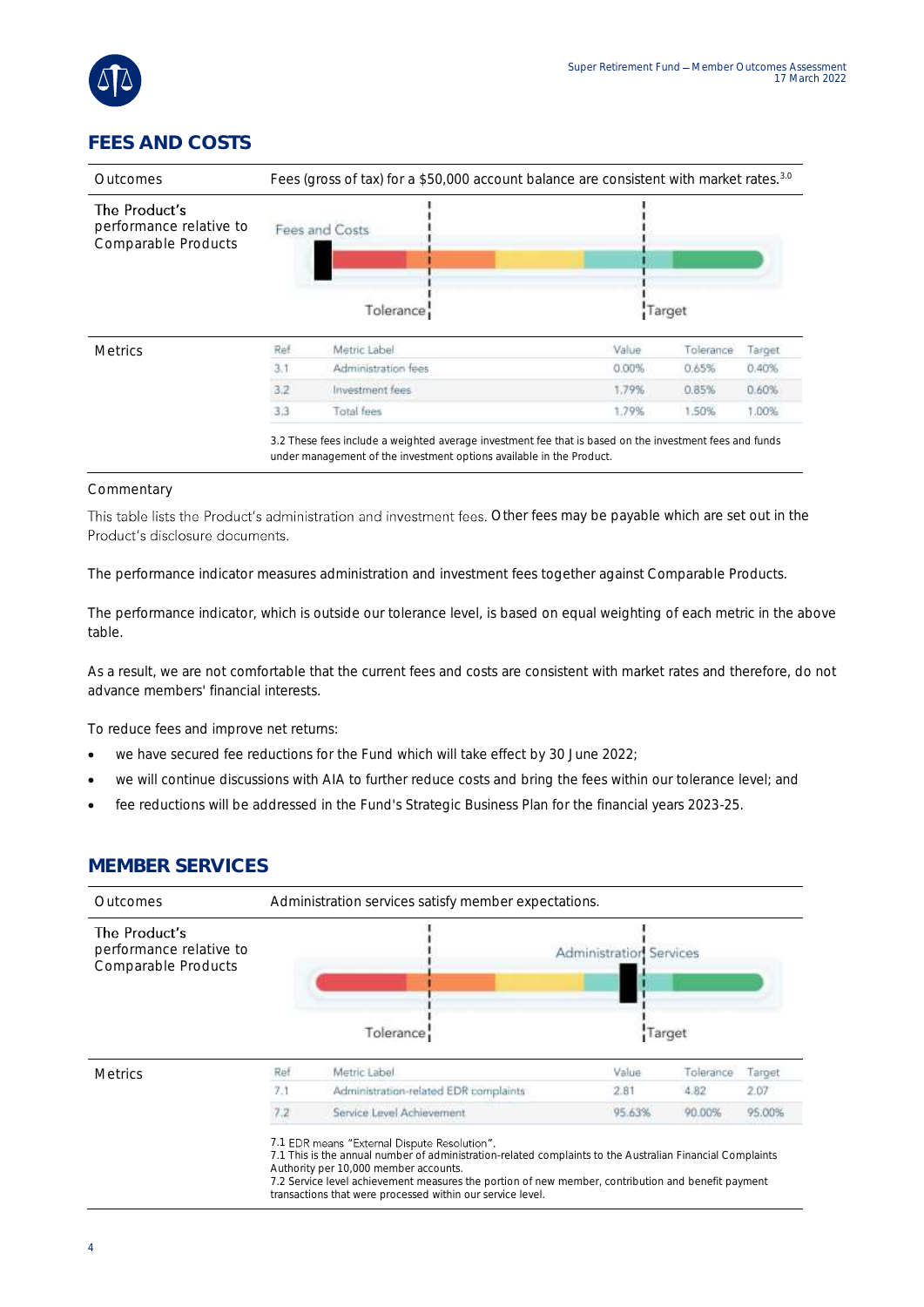

#### Commentary

The performance indicator measures the delivery of administration services against our service levels.

The performance indicator, which does not meet our target and is within our tolerance level is based on an equal weighting of the above metrics.

Service level achievement meets our target. No remedial action is required as a result of this assessment.

The number of complaints about administration services that have been made to the Australian Financial Complaints Authority does not meet our target and is within our tolerance level. No remedial action is required as a result of this assessment.

As a result, we are comfortable that administration services satisfy member expectations because of the high rate of service level achievement and the number of administration related complaints is within our tolerance level. Therefore, we consider the options, benefits and facilities offered in the Product are appropriate for members.

### **SUSTAINABILITY**

| Outcomes                                                                            | The Product and Fund are sustainable and likely to deliver optimal outcomes in the<br>future. |                                  |           |           |           |  |
|-------------------------------------------------------------------------------------|-----------------------------------------------------------------------------------------------|----------------------------------|-----------|-----------|-----------|--|
| The sustainability of the<br>Product and Fund<br>relative to Comparable<br>Products |                                                                                               | Sustainability<br>Tolerance      | Target    |           |           |  |
| <b>Metrics</b>                                                                      | Ref                                                                                           | Metric Label                     | Value     | Tolerance | Target.   |  |
|                                                                                     | 8.2                                                                                           | Net member benefit flows p.a.    | $-10.51%$ | $-29.51%$ | $-1.52%$  |  |
|                                                                                     | 8.3                                                                                           | Average account balance          | \$31,655  | \$23,530  | \$124,315 |  |
|                                                                                     | 8.5                                                                                           | Movement in member accounts p.a. | $-15.72%$ | $-36.39%$ | $-8.01%$  |  |
|                                                                                     | 8.6                                                                                           | Average member age               | 60.0      | 58.00     | 48.70     |  |

#### Commentary

The performance indicator measures the Fund's sustainability and likelihood of delivering optimal outcomes in the foreseeable future against other funds.

The performance indicator, which does not meet our target and is within our tolerance level, is based on an equal weighting of the above metrics.

As the Fund is closed to new members, movements in member accounts and the average member age are expectedly below our targets. We expect these indicators will move further away from our targets as members move closer to retirement.

With total member benefits of \$3.0b and almost 46,000 members, the Fund retains sufficient scale to support member outcomes into the future. Nevertheless, we continue to monitor the impact that the expected reduction in Fund size may have on member outcomes.

Therefore, we are comfortable that the scale of the Product and the Fund does not disadvantage members.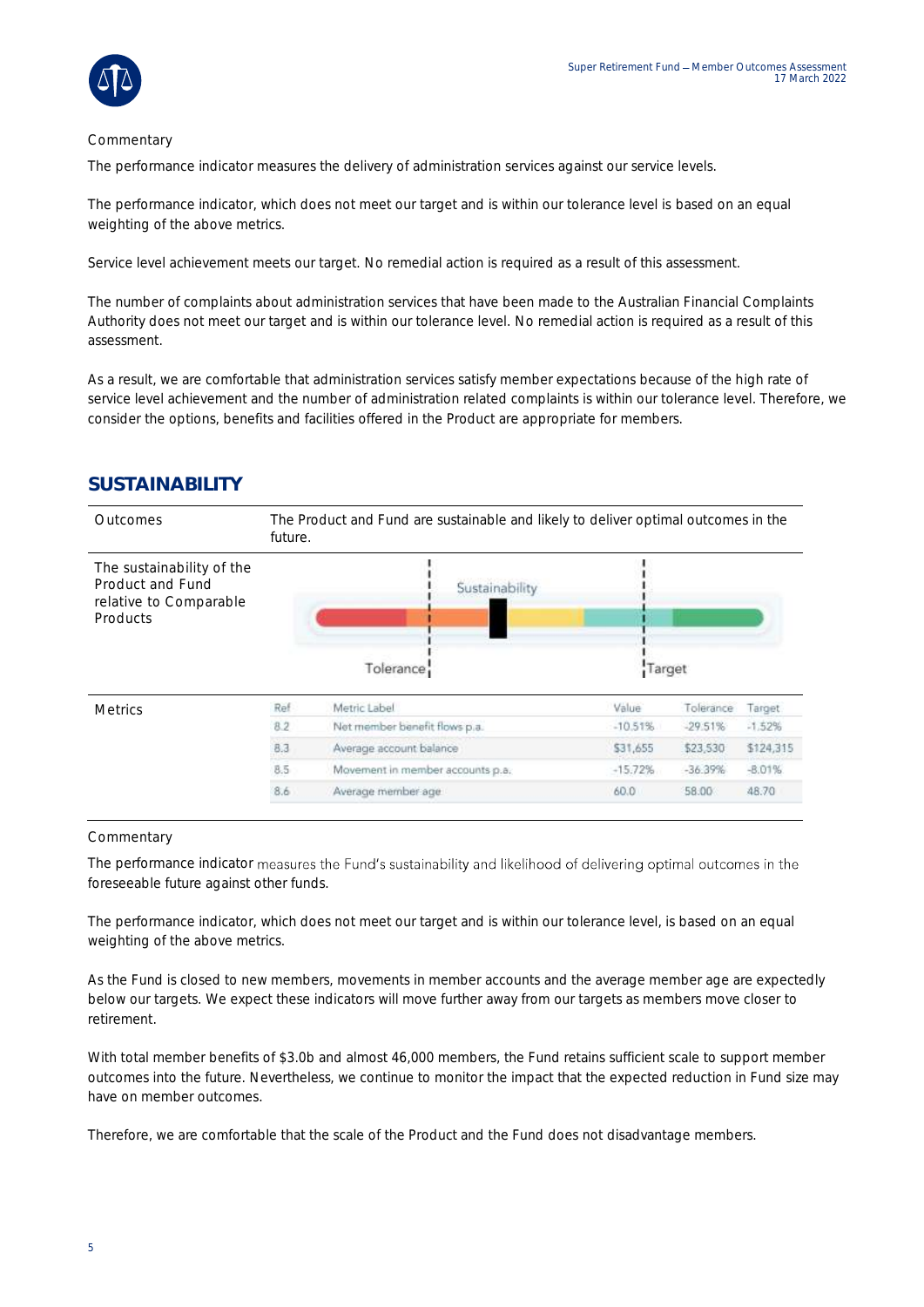

### **LIQUIDITY**

| <b>Outcomes</b>                                                 | Benefit and rollover requests can be met in a timely manner from investments |                                                                                                                                                                                                                                                  |        |           |        |  |
|-----------------------------------------------------------------|------------------------------------------------------------------------------|--------------------------------------------------------------------------------------------------------------------------------------------------------------------------------------------------------------------------------------------------|--------|-----------|--------|--|
| The Product's<br>performance relative to<br>Comparable Products | Tolerance                                                                    |                                                                                                                                                                                                                                                  | Target |           |        |  |
| <b>Metrics</b>                                                  | Ref                                                                          | Metric Label                                                                                                                                                                                                                                     | Value  | Tolerance | Target |  |
|                                                                 | 9.1                                                                          | Investment liquidity in a GFC scenario                                                                                                                                                                                                           | 85.57% | 40.00%    | 80.00% |  |
|                                                                 |                                                                              | 9.1 Liquidity is a weighted average that is based on the liquidity in a Global Financial Crisis scenario and<br>funds under management of the investment options available in the Product. The table in Appendix 1<br>provides more information. |        |           |        |  |

#### Commentary

The performance indicator measures the Fund's ability to meet benefit and rollover requests in a timely manner.

The performance indicator meets our target. No remedial action is required as a result of this assessment.

We regularly monitor whether the investments would be able to cash requirements in extreme situations. Based on our analysis, we consider that benefits are supported by liquid investments.

As a result, we are comfortable that the level of liquidity risk for the Product is acceptable.